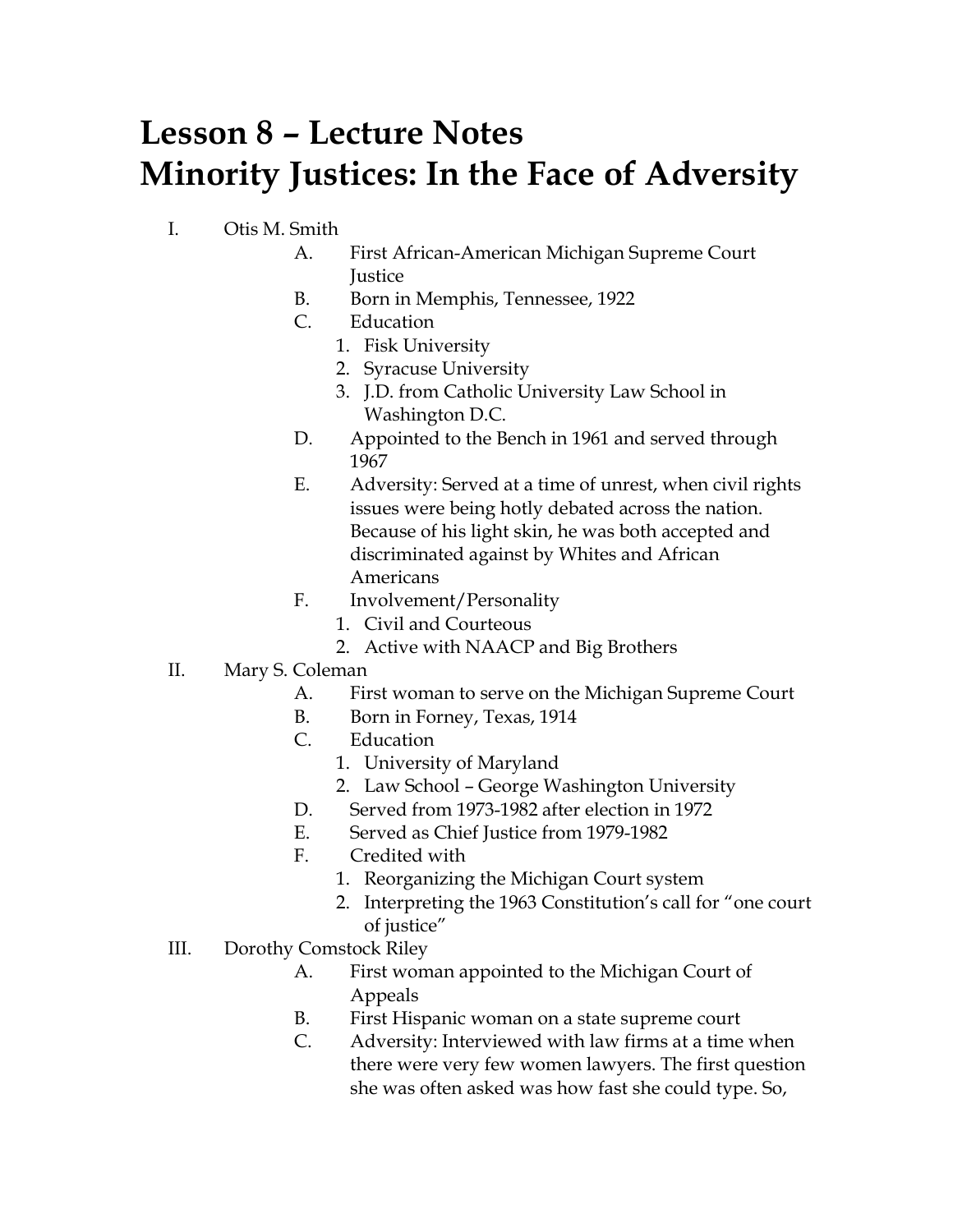she practiced on her own for six years and made a name for herself that way.

- D. Born in Detroit, 1924
- E. Education
	- 1. B.A. Wayne State University
	- 2. Legal training at Wayne State University
- F. Supreme Court service
	- 1. Served on the Supreme Court from 1982-1983
	- 2. Served again from 1985-1997
- G. Retired with Parkinson's Disease setting in
- H. Founder of the Michigan Supreme Court Historical Society
- IV. Conrad L. Mallett, Jr.
	- A. First African-American Chief Justice of the Michigan Supreme Court
	- B. Born in Detroit, 1953
	- C. Education
		- 1. B.A. University of California Los Angeles
		- 2. J.D. University of Southern California
	- D. Served the Court from 1990 1998
		- 1. Appointed in 1990
		- 2. Re-election to 2-year term in 1992
		- 3. Re-election in 1994 to 8-year term
		- 4. Resigned in 1998 to practice in the private sector
	- E. Career
		- 1. Director of Legislative Affairs for Michigan Governor James J. Blanchard from 1983-1984
		- 2. Director and Executive Assistant to Detroit Mayor Coleman Young from 1985-1986
	- F. Involvement
		- 1. Numerous state and national legal organizations
		- 2. NAACP member
- V. Dennis W. Archer
	- A. Born in Detroit, 1942
	- B. Education
		- 1. Wayne State University studied pharmacy
		- 2. Western Michigan University transferred there to become a History teacher but became a Special Education teacher
		- 3. Worked on Law Degree at night at Detroit College of Law
	- C. Service to the Michigan Supreme Court
		- 1. Appointed to the Supreme Court in 1985